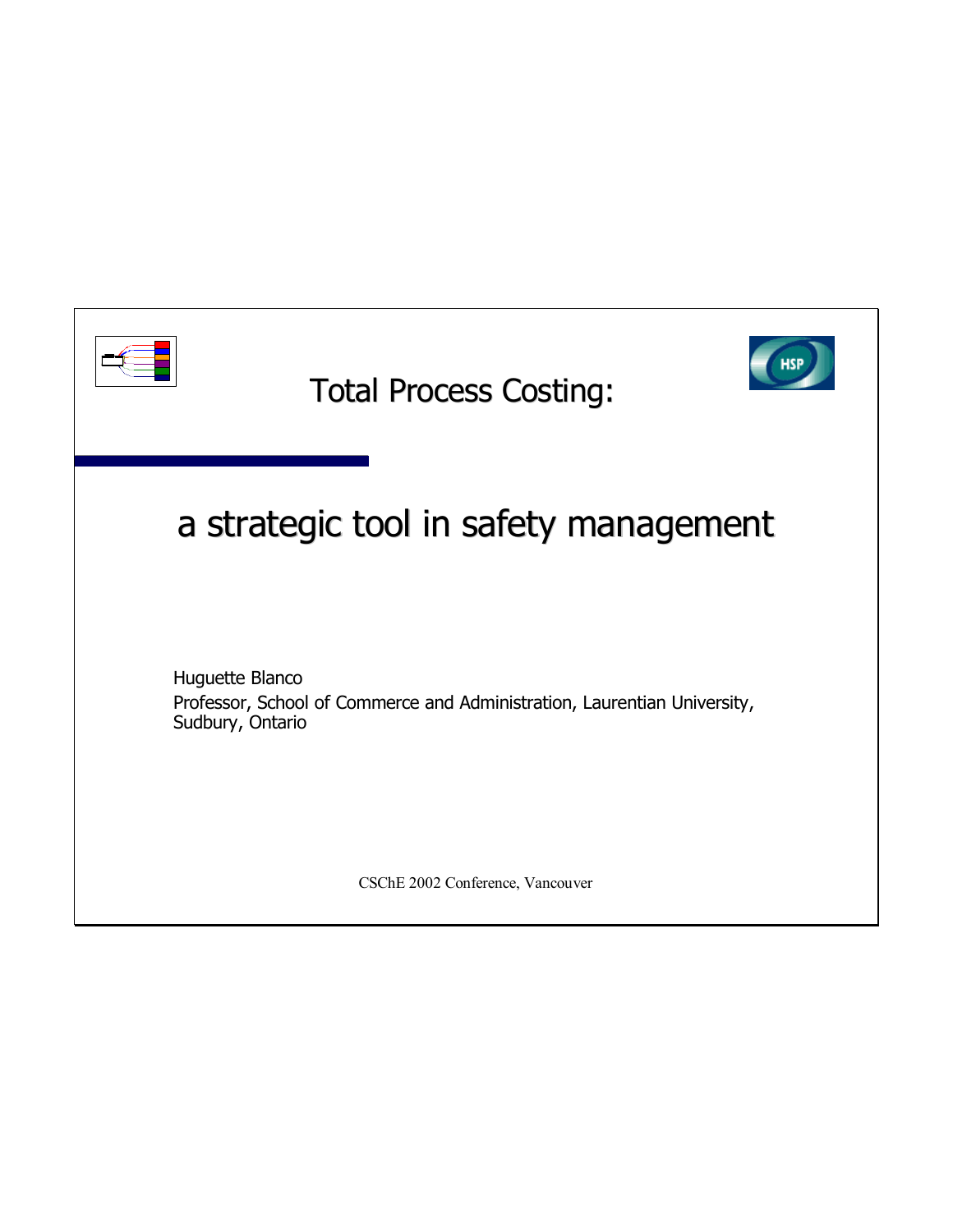

 $|\ll$  $\left( \mathbf{m} \right)$ Safety and the Business Environment  $\blacksquare$  Importance of a positive business environment Poor safety performance creates a negative business environment  $\blacksquare$  Direct consequences of safety failures:  $\blacksquare$  harm to employees, customers or public  $\blacksquare$  fines, penalties, increased premiums ■ tighter regulations CSChE 2002 Conference, Van

**I will first set the context of my presentation by talking about the business environment and how it is affected by safety performance. I will then link safety and productivity and set safety as a fundamental, strategic cost driver.** 

**I will talk about the shortfalls of standard management accounting and explain how Total Process Costing is different and how it will provide essential information for decision making.** 

**Through two examples I will show you Total Process Costing in action, using a model that I have developed with the collaboration of a colleague, John Lewko, and two MBA students, Jane Djivré and Tiina Koppinen.** 

**Everybody will agree that a positive business environment is essential for the success of any firm. An organization maintains a favourable business environment by harmonizing the needs of many stakeholders, including shareholders, financiers, customers, employees, regulators and the public at large; also by balancing present and future needs.** 

**The business environment is particularly vulnerable to the perceived inadequacy of a firm's response to public concerns, especially safety. For example there is the case of the Korean airlines which were denied landing rights in North America following unsafe events; or the case of tire failures at Ford and Bridgestone; Westray and Swiss Air went out of business after their terrible accidents.** 

**Safety failures cause harm to employees, customers or the public. They cause financial damage such as fines, settlements, criminal penalties and higher insurance premiums, or provoke tighter regulations.** 

**However, prohibitions, fines and regulations are neither effective nor efficient. Expenditures resulting from such consequences are not productive; in contrast, strategies and policies that raise awareness of these harms and promote their prevention are good business practices.**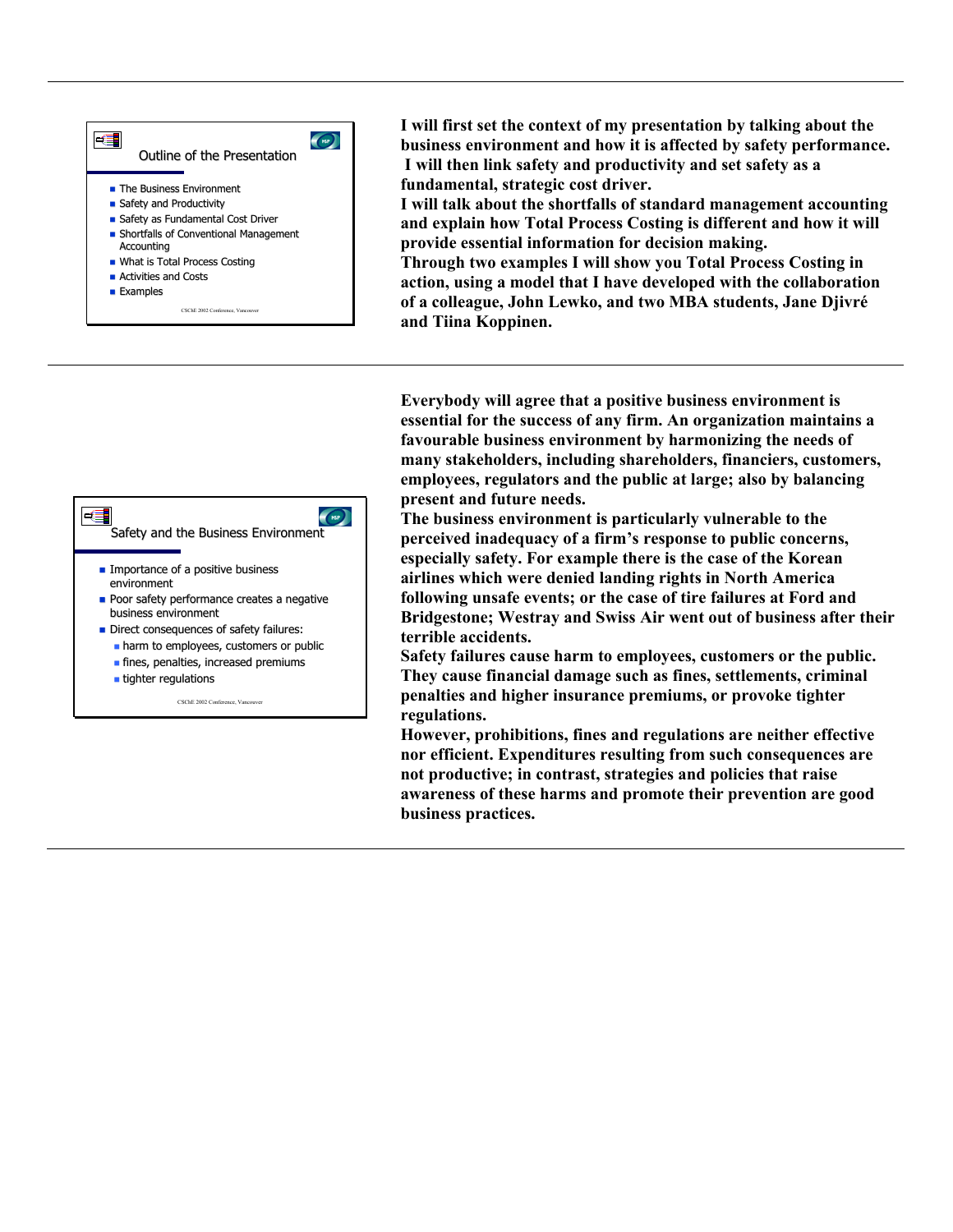

**A negative business environment affects the ability of a firm to create value in hidden ways:** 

*Costs of financing:* **a firm that creates a negative business environment is likely to face unfavourable share value and riskier financial conditions. Because of the increased risks, costs of financing in the equity or borrowing markets are likely to be higher than those of competitors facing a positive business environment.**  *Cost of human resources***: An unsafe company would also be less likely than its more successful competitors to recruit and retain competent and committed employees. Employee commitment reflects management commitment and expectations. Employees internalize the low expectations of an unsafe firm, with a corresponding impact on productivity, efficiency and ultimately revenues and profit.** 

**In a study of employee turnover in manufacturing in Cornwall, Ontario, employees identified safety concerns as important in their decision to look for another job. The cost of replacing an employee is evaluated as equivalent to one year wages (Wilson and Wilson, 2002).**



CSChE 2002 Conference, Van

**Experts such as Professor Hudson in the Netherlands said "there is strong evidence that those companies that are most safety minded are also among the most profitable". Weyerhaeuser agrees with this. The Vice President responsible for safety states: Why should our shareholders care about safety performance? Because statistically good safety performance correlates closely with other performance indicators such as productivity and quality that bear directly on profitability". "Good safety performance correlates directly with increased productivity and quality". In a strategic sense, an organization competitive position is shaped by the structural choices it makes and by its executional skills.** 

**Plant layout efficiency, capacity utilization, environmental performance, and safety performance are viewed as fundamental cost drivers. A firm can gain a sustainable competitive advantage by controlling these drivers better than competitors.** 

**The benefits of good performance are long term value creation. Here the distinction is between short term savings that do not usually create value and long term savings that do. Management can make strategic choices that will lead to long term savings that create value for the organization; and that can be at the expense of increased short term costs.** 

**A focus on safety is a strategic choice.**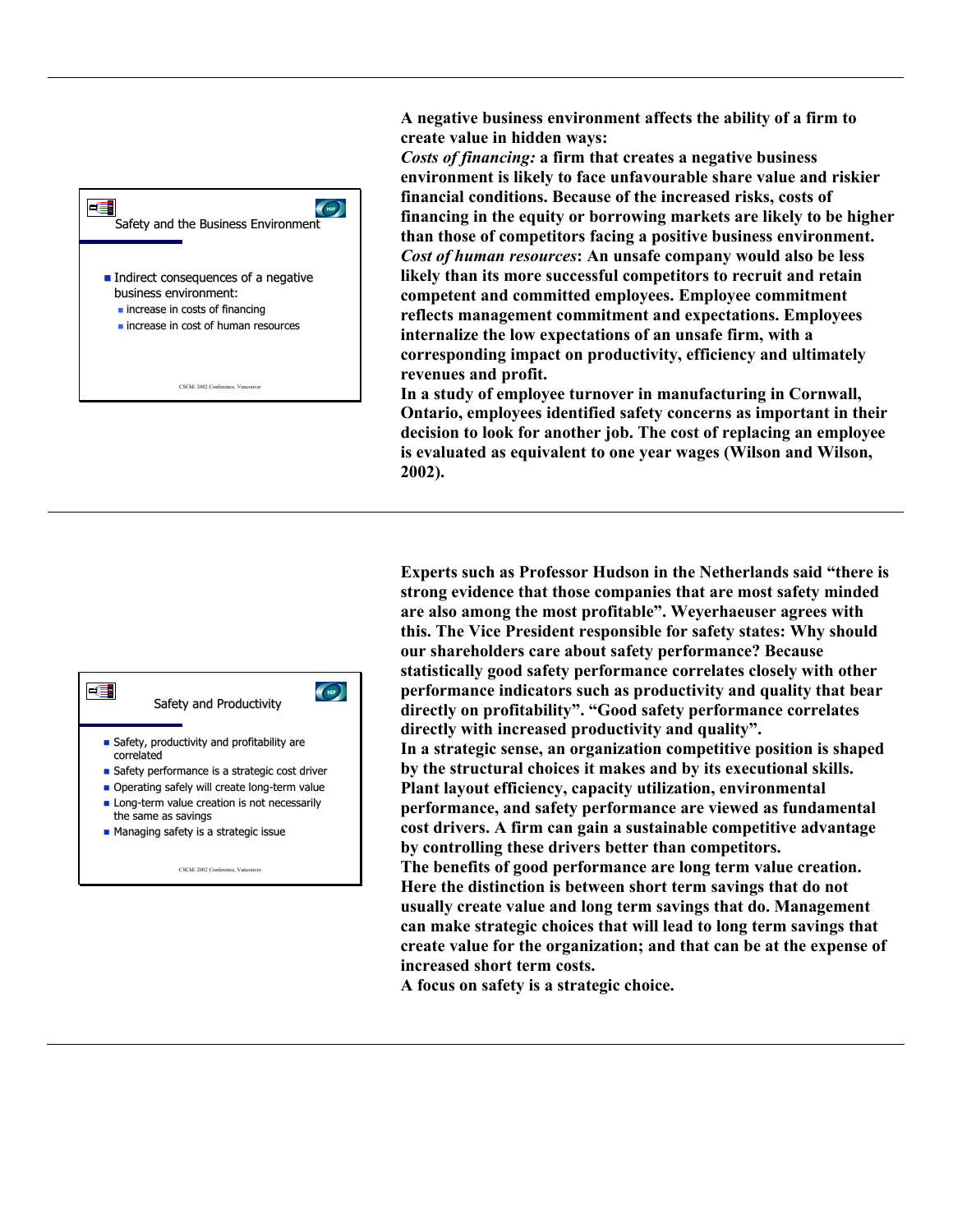

**Existing costing methods give only crude estimates of the real cost of incidents, perhaps many times below the real value. Estimates are not useful management information on which to make decisions, and they may do more harm than good if they are far from the true cost.** 

**As a fundamental cost driver, safety performance contributes to the competitive positioning of the firm. It is essential that management have realistic credible and complete information. The cost has to be a figure based on facts, representing the experience of the company. Cost information reinforces the thinking needed to design improvement programs and to make them work.** 

**In conventional management accounting cost is primarily a function of only one cost driver: output volume. In a value added framework, output volume captures little of the richness of cost behaviour. There are multiple drivers which differ across value activities.** 

 **Conventional management accounting tends to highlight cost components within each department without providing the overall context to frame the firm strategic options. Each department or unit operates within their own budget, production and time constraints, with their own incentives, and usually with a short term focus.** 



**In addition, conventional management accounting calls for all kinds of allocations, thus masking the relationship between tasks and costs. We calculate unit costs which we then use to make erroneous decisions.** 

**I have three examples of common management accounting practices that can have a dangerous impact on safety performance:**  *operating incentives***: middle managers often work under local or worksites incentives aimed at making short-term savings. These short-term savings can be in direct conflict with longer term diffuse benefits of strategic decisions. A manager may choose not to increase the unit short term costs even if the result was longer term common organization benefits, if the increase would result in a personal loss.** 

*Self-insurance***: along with conventional insurance, self insurance can help entrench excess capacity. When future budgets are projected from recent ones, they already include the recent spate of incidents, waste and related inefficiencies. Managers using what-is as the baseline, rather than what-could-be or what-ought-to have been, argue for the status-quo of maintaining the known level of injury and inefficiency. They get support from the cost system, which flags prevention expenditures as an explainable negative variance but which ignores the built-in costs of injury, inefficiency and insurance. If the public is directly affected, maintaining the status-quo beyond reasonable limits can lead to much greater losses. The recent example of British Rail comes to mind**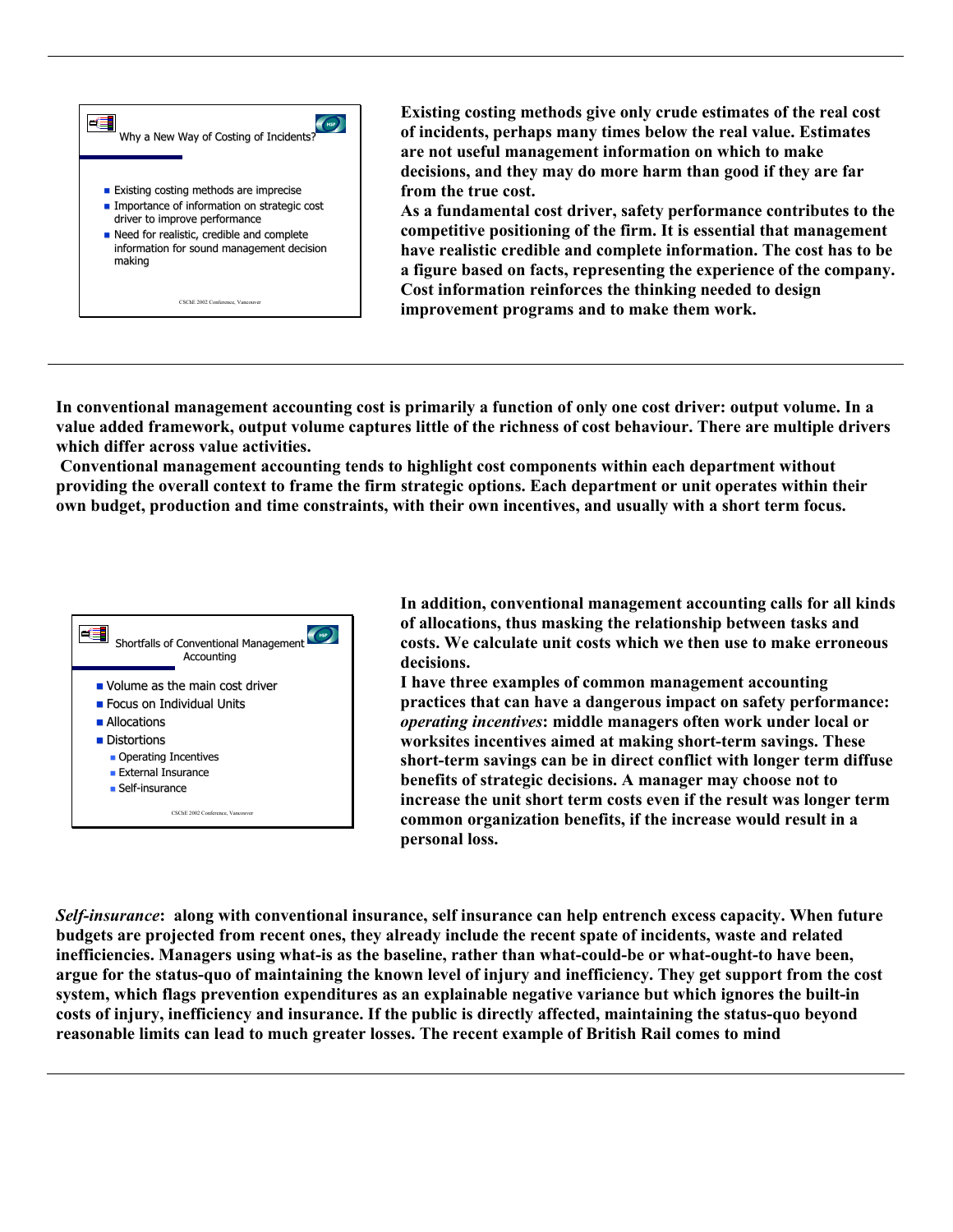

**Conventional management accounting does not support a safety management strategy in other ways: Visible costs, such as the cost of running the health and safety department, are easily captured by the accounting systems.** 

**Other costs, such as the salaries paid to employees inactive because of a safety failure, are captured, but they are hidden, imbedded in other accounts and not attributed to the failure.** 

**There are also unmeasured and uncaptured costs of failures, such as the loss in production or the lower employee productivity, or the various costs to society, which are nevertheless real.** 

**What is needed is quantifying the effect of the safety management cost driver. Internalizing the full cost, including externalities, encourages restoring quality and setting up preventative measures.** 



**Total costing is not a new concept. It has been discussed for example in the context of procurement and of ownership. The total cost of procurement allows a firm to make better informed decisions re supplier choices and design; The total cost of ownership incorporates not only the acquisition cost of a resource but also all the costs associated with integrating it with other needs, using and replacing it later on.** 

**Total Process Costing is an extension of these approaches. It is aimed at developing an understanding of the "true cost" directly related to incidents and accidents. The costs of everything that people do as a result of the incident should be included without a distinction between direct or indirect, fixed or variable. For examples, the costs of the investigation by employees and outside experts, the cost of replacing injured workers, the costs of meetings, including time spent by higher management, the cost of the production lost, the cost of corrective actions, etc…For a complete picture, depending on the use of the information, we could include not only the costs to the organization but also the costs to society. Think about Ford for a minute.**



**Total Process Costing uses the principles of activity based management or accounting based on causality. The main objectives of activity based management are to perform activities more efficiently and to eliminate activities that do not create or add value, to streamline the value added activities and thus to improve productivity.**

**TPC was developed explicitly to promote increased efficiency through safety management. It calls for a systematic gathering of data on all the activities that resulted from the incident under investigation, defining causes and linkages.** 

**The data is classified according to the types of activities and can be aggregated, summarized and broken down in different ways according to the intended use of the information and consequently the needed analysis.**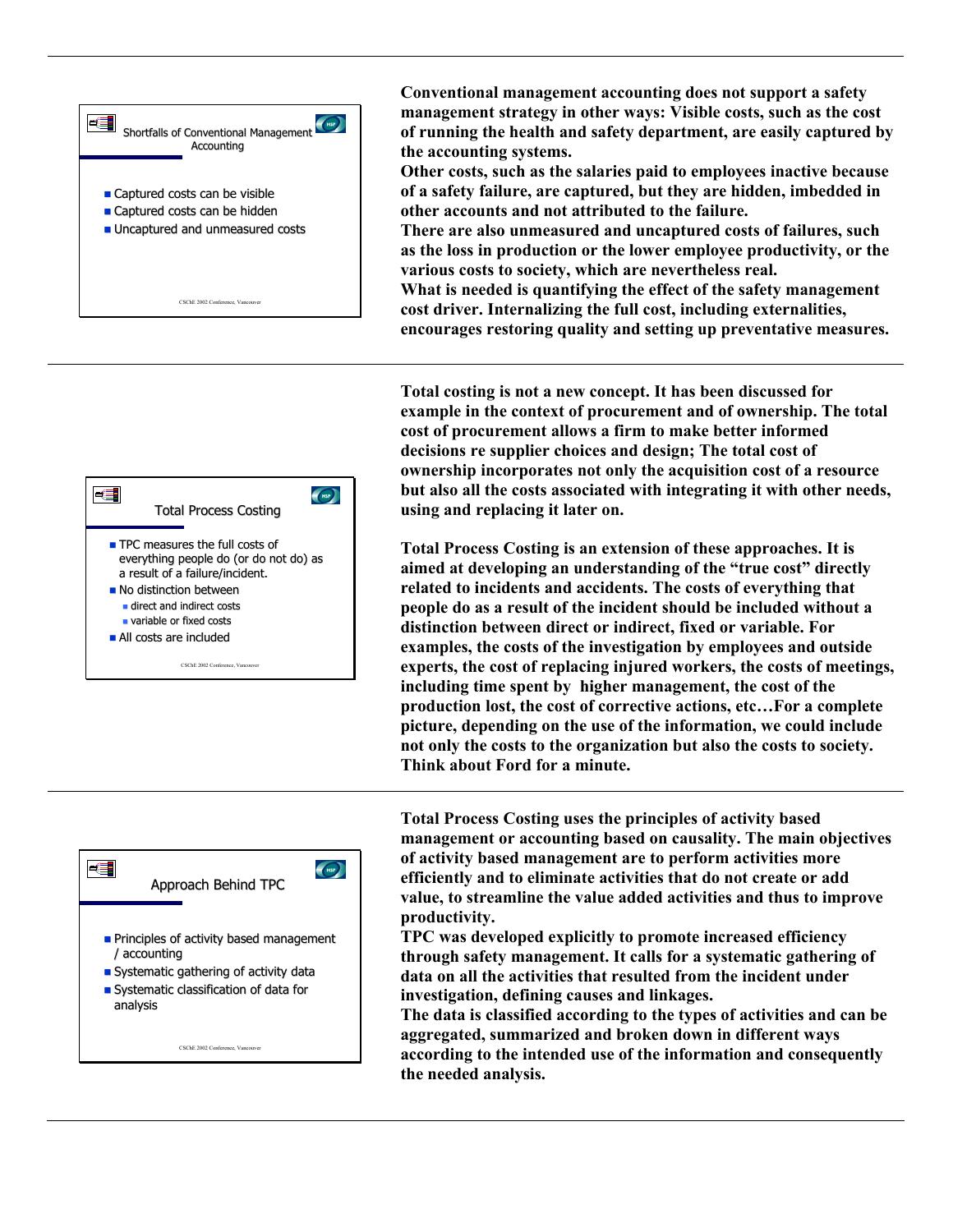

**Activities are the central focus of every organization. The results of people using equipment, material and services to carry out these activities are products and services delivered to customers and costs to the organization.** 

**Activities and consequently costs can be managed, increasing their value adding, eliminating the non value adding ones, for improvement in processes and ultimately in profitability** 



**In addition to obvious activities following an incident, TPC asks: what are all the other activities which are attributed to the incident? It clarifies the parallels between incidents and inefficiencies. Organizations calculating the total cost of procurement, for example, report gaining a different awareness of the significance of costs.** 

**TPC will help identify costs that are symptoms of problem areas. TPC supports a proactive approach to safety management. Data analysis of one or more incidents should lead to preventative measures, thus improving safety performance and efficiency. Because of its broad perspective, TPC promotes cross-functional team work that bring the organization to learn from its own experiences and internal debates.** 

**In the examples I will show you, the visual display of activities and costs with details, summaries and breakdowns have sparked lively team meetings. Supervisors and employees around the tables were asking probing questions concerning both the incidents and the follow-up actions. They were learning from the incident and internalizing the lesson.** 



**Total costing of safety failures will encourage managers and employees to ask why. People focus on what is being measured and spend less time on what is not being measured. They will look at cause and effects and they will be able to identify waste. Management will realize that it is less expensive to increase profit by cutting accidental losses and avoiding the resulting waste than by investing in productive capacity to increase market share. Their incentive will be in injury prevention.**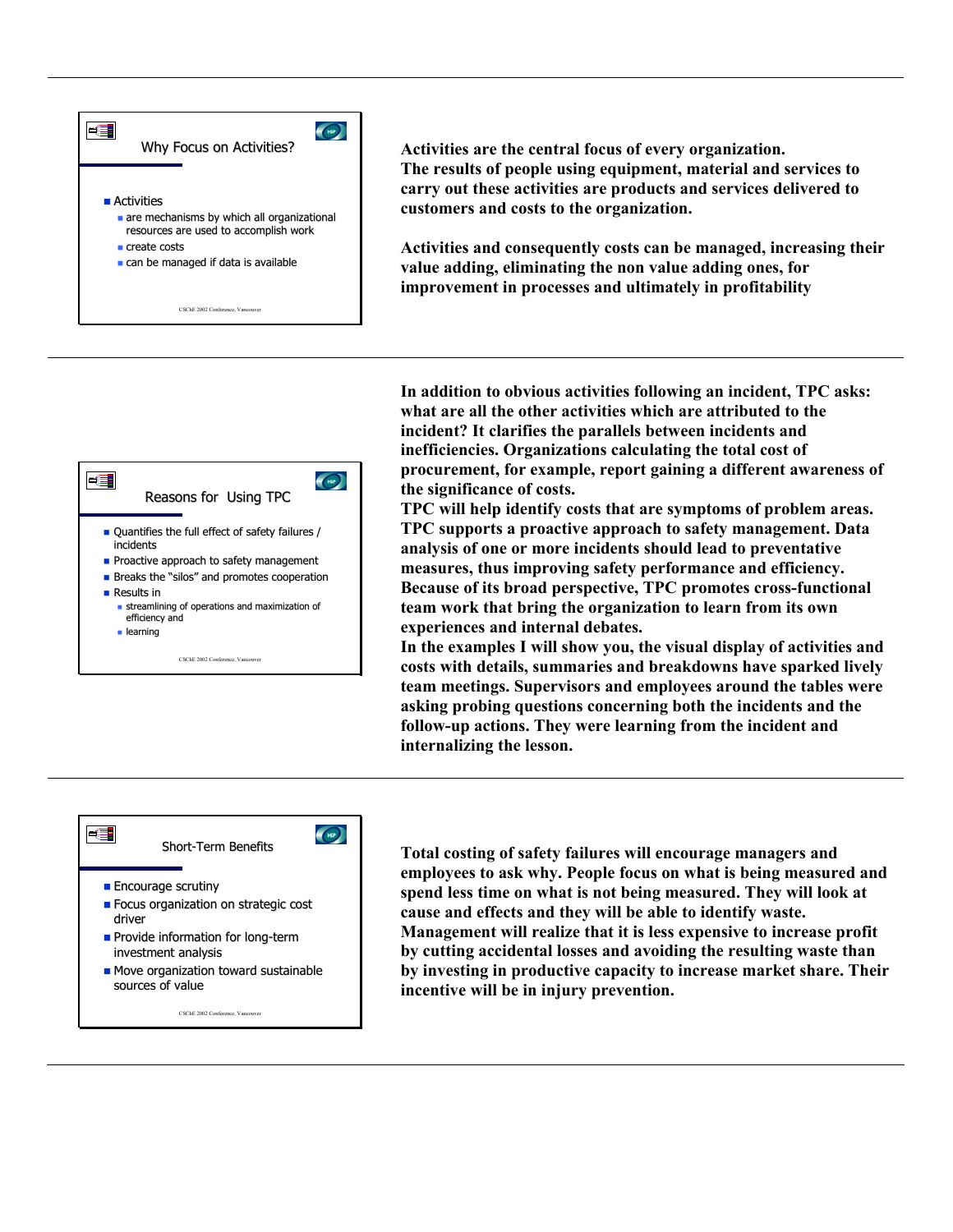

**And with fewer injuries and incidents there will be other long term benefits. The organization will gain competitive advantage by better controlling the safety cost driver and the better business environment will translate in lower costs and a virtuous cycle.** 



**Changing the way to do things or adding new ways is not always easy. The major resource problem is lack of computer systems and information to support the TPC effort. The person compiling the information cannot get the data from the firm's current systems. Information has to be gathered across departments with sometimes reluctant cooperation.** 

**To maintain a high level of cooperation and interest in applying results throughout the organization, the fit between short or local and long or strategic interests has to be clear and accepted. Upper management must convey its vision of safety as a strategic issue.** 



**The Total Process Costing model is grounded in real work practices: it is based on a review of many incidents and accidents that occurred in several firms to identify and classify activities. The resulting preliminary model was discussed at length with health and safety supervisors and plant managers and modified as suggested. It has been applied in a variety of organizations. Below is a brief overview of the model applied to an incident in a processing plant.**